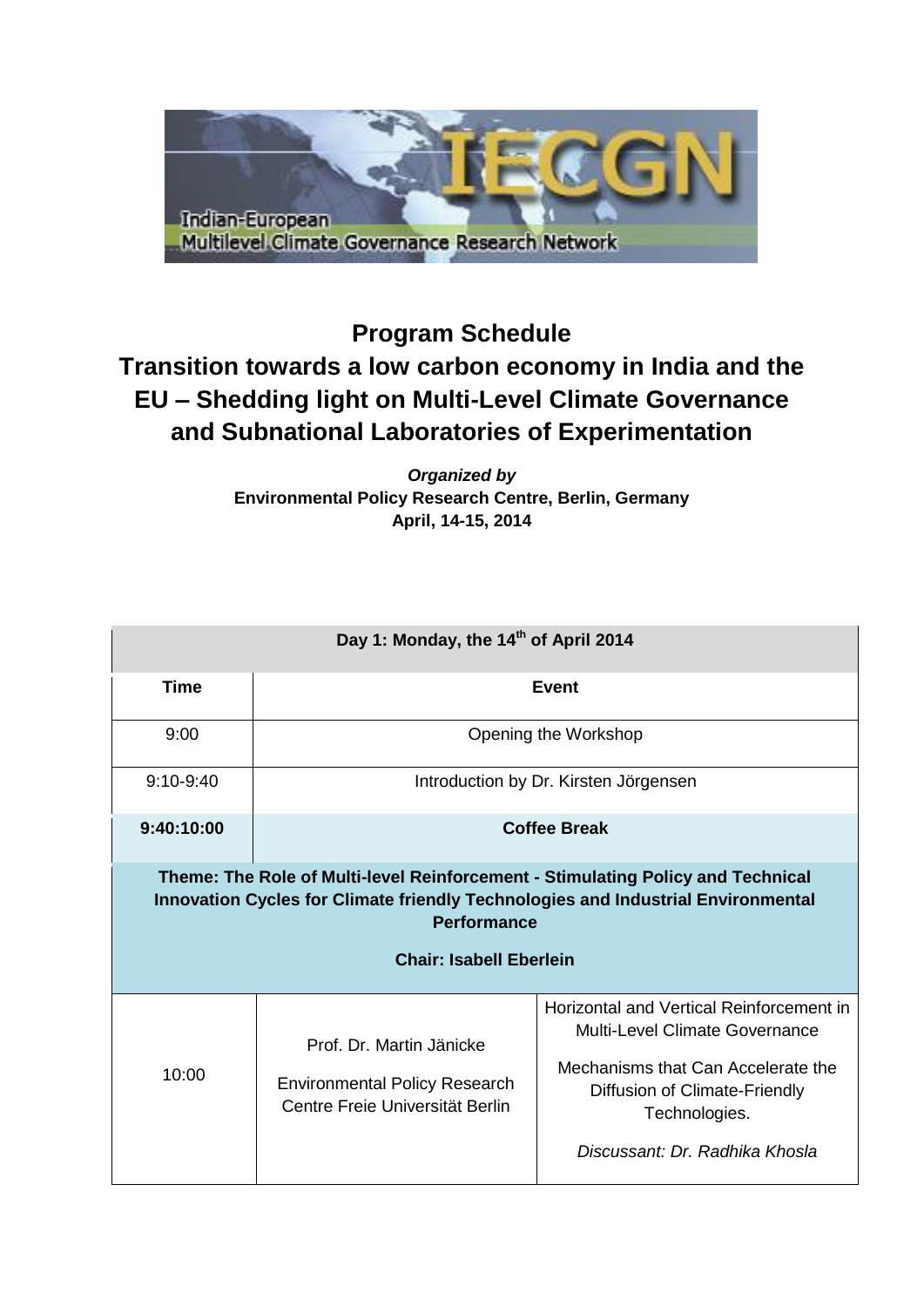| 10:30                                                                                                                                              | Shyamashree Dasgupta, Dr.<br>Debrupa Chakraborty &<br>Prof. Dr. Joyashree Roy<br>Jadavpur University                                                 | Low Carbon Transition of Indian<br>Industries - Role of Multilevel<br>Governance<br>Discussant: Dr. Philipp Pattberg |  |  |
|----------------------------------------------------------------------------------------------------------------------------------------------------|------------------------------------------------------------------------------------------------------------------------------------------------------|----------------------------------------------------------------------------------------------------------------------|--|--|
| 11:00                                                                                                                                              | Dr. Radhika Khosla<br>Centre for Policy Research New<br>Delhi & Prof. Ambuj Sagar<br>Indian Institute of Technology Delhi                            | Low carbon transition - technology<br>innovation<br>Discussant: Prof. Dr. Martin Jänicke                             |  |  |
| 11:30                                                                                                                                              | <b>Discussion</b>                                                                                                                                    |                                                                                                                      |  |  |
| 12:00-13:00                                                                                                                                        | <b>Lunch break</b>                                                                                                                                   |                                                                                                                      |  |  |
| 13.00                                                                                                                                              | Departure to the Technical University Berlin                                                                                                         |                                                                                                                      |  |  |
|                                                                                                                                                    | Join the first public presentation by the Intergovernmental Panel on Climate<br>Change of its Assessment Report on the Mitigation of Climate Change. |                                                                                                                      |  |  |
| 17:00-17:30                                                                                                                                        | <b>Coffee Break</b>                                                                                                                                  |                                                                                                                      |  |  |
| Theme: Multi-Level Governance and Top-Down Enforcement of Low Carbon Policies -<br><b>Concerns and Conflicting Policy Goals from Lower Levels.</b> |                                                                                                                                                      |                                                                                                                      |  |  |
|                                                                                                                                                    |                                                                                                                                                      |                                                                                                                      |  |  |
|                                                                                                                                                    | <b>Chair: Megha Jain</b>                                                                                                                             |                                                                                                                      |  |  |
|                                                                                                                                                    |                                                                                                                                                      | Decentralized Responsibilities or<br><b>Institutional Misfits?</b>                                                   |  |  |
| 17:30                                                                                                                                              | Dr. Dörte Ohlhorst<br><b>Environmental Policy Research</b><br>Centre Freie Universität Berlin                                                        | Understanding the Relationship between<br>Sub-national and National Politics in<br>Germany's Energy Transition       |  |  |
|                                                                                                                                                    |                                                                                                                                                      | Discussant: Prof. Dr. Joyashree Roy                                                                                  |  |  |
| 18.00                                                                                                                                              | Prof. Dr. Joyashree Roy<br>ጼ<br>Dr. Duke Gosh<br><b>Department of Economics</b>                                                                      | Issues in Multi-Level Governance of<br><b>Fiscal Policies for Sustainability</b><br>Transitions in India             |  |  |
| 18:30                                                                                                                                              | Jadavpur University                                                                                                                                  | Discussant: Prof. Dr. Miranda Schreurs<br><b>Discussion</b>                                                          |  |  |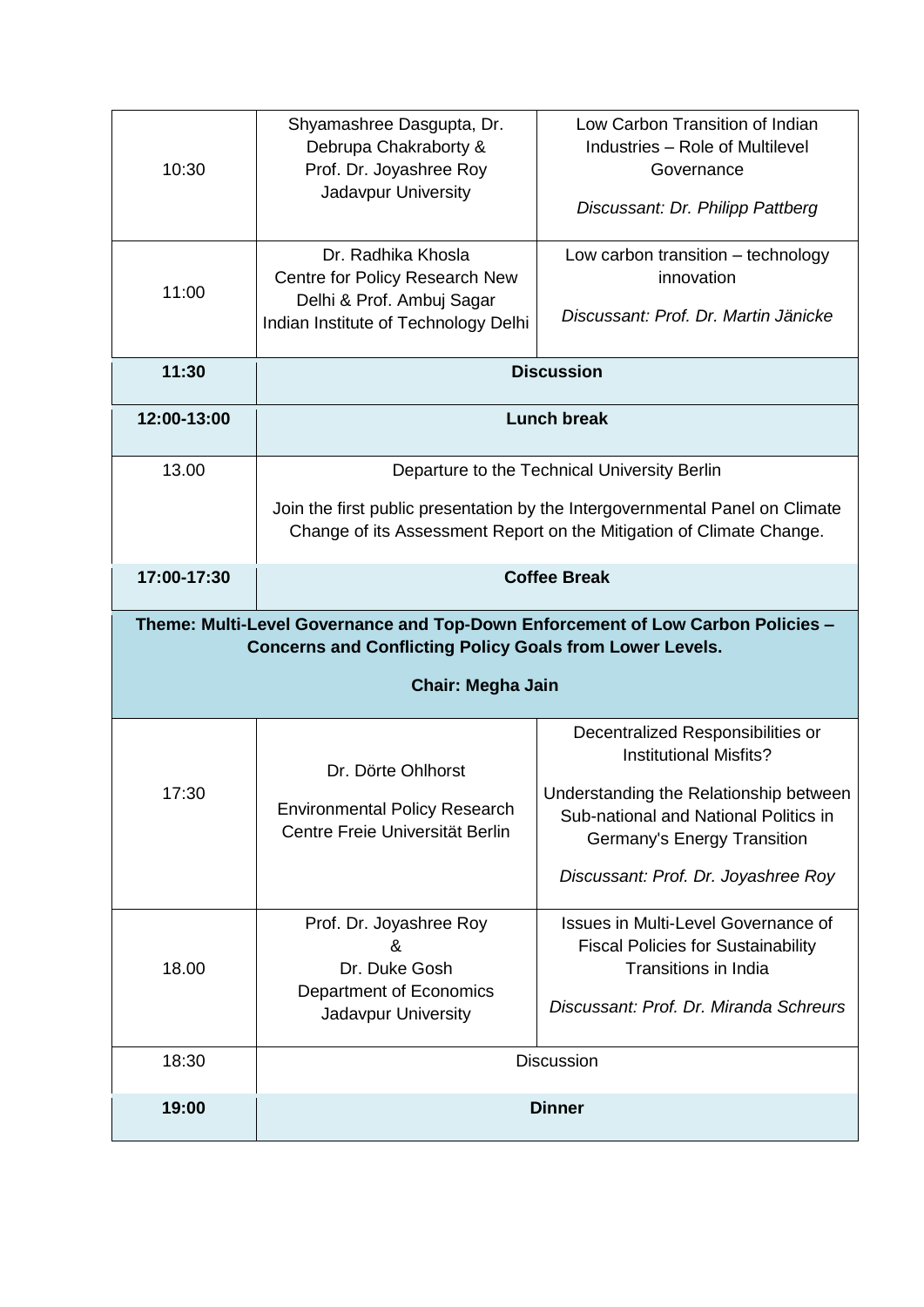| Day 2: Tuesday, the 15 <sup>th</sup> of April 2014                                                                       |                                                                                                                                                                 |                                                                                                                                                                                                                                                 |  |  |
|--------------------------------------------------------------------------------------------------------------------------|-----------------------------------------------------------------------------------------------------------------------------------------------------------------|-------------------------------------------------------------------------------------------------------------------------------------------------------------------------------------------------------------------------------------------------|--|--|
| Theme: Multi-level Governance and Bottom-Up Processes: Scrutinizing Subnational<br><b>Experimentation and Innovation</b> |                                                                                                                                                                 |                                                                                                                                                                                                                                                 |  |  |
| <b>Chair: Yael Aartsma</b>                                                                                               |                                                                                                                                                                 |                                                                                                                                                                                                                                                 |  |  |
| 10:00                                                                                                                    | Anu Jogesh<br>ጼ<br>Dr. Navroz Dubash<br>Centre for Policy Research New<br>Delhi                                                                                 | Creative Experimentation or Mechanical<br>Duplication?<br>A study of State Action Plans on Climate<br>Change in India and their implications for<br>mainstreaming climate and sustainable<br>development policies at the sub-national<br>level. |  |  |
|                                                                                                                          |                                                                                                                                                                 | Discussant: Dr. Kirsten Jörgensen                                                                                                                                                                                                               |  |  |
| 10:30                                                                                                                    | Dr. Kirsten Jörgensen<br><b>Policy Research Centre</b><br>Freie Universität Berlin<br>&<br>Gopal Sarangi<br><b>TERI University</b>                              | The Role of the Indian States in<br>Renewable Energy Policy in India<br>Discussant: Anu Jogesh                                                                                                                                                  |  |  |
| 11:00-11:15                                                                                                              | <b>Coffee Break</b>                                                                                                                                             |                                                                                                                                                                                                                                                 |  |  |
| 11:15                                                                                                                    | Prof. Dr. Arabinda Mishra<br>&<br>Gopal Sarangi<br><b>TERI University</b>                                                                                       | Climate Action Planning at the<br>subnational level of the Indian states<br>Discussant: PD. Dr. Christian Wagner                                                                                                                                |  |  |
| 11:45                                                                                                                    | Dr. Sander Happaerts<br><b>Research Group Sustainable</b><br>Development HIVA - Research<br>Institute for Work and Society (KU<br>Leuven)<br>Video presentation | Multi-Level Governance of Climate<br>Change in Belgium.<br>Modest subnational policies in a complex<br>setting                                                                                                                                  |  |  |
| 12:00                                                                                                                    | <b>Discussion</b>                                                                                                                                               |                                                                                                                                                                                                                                                 |  |  |
| Lunch 12:30-13:30                                                                                                        |                                                                                                                                                                 |                                                                                                                                                                                                                                                 |  |  |